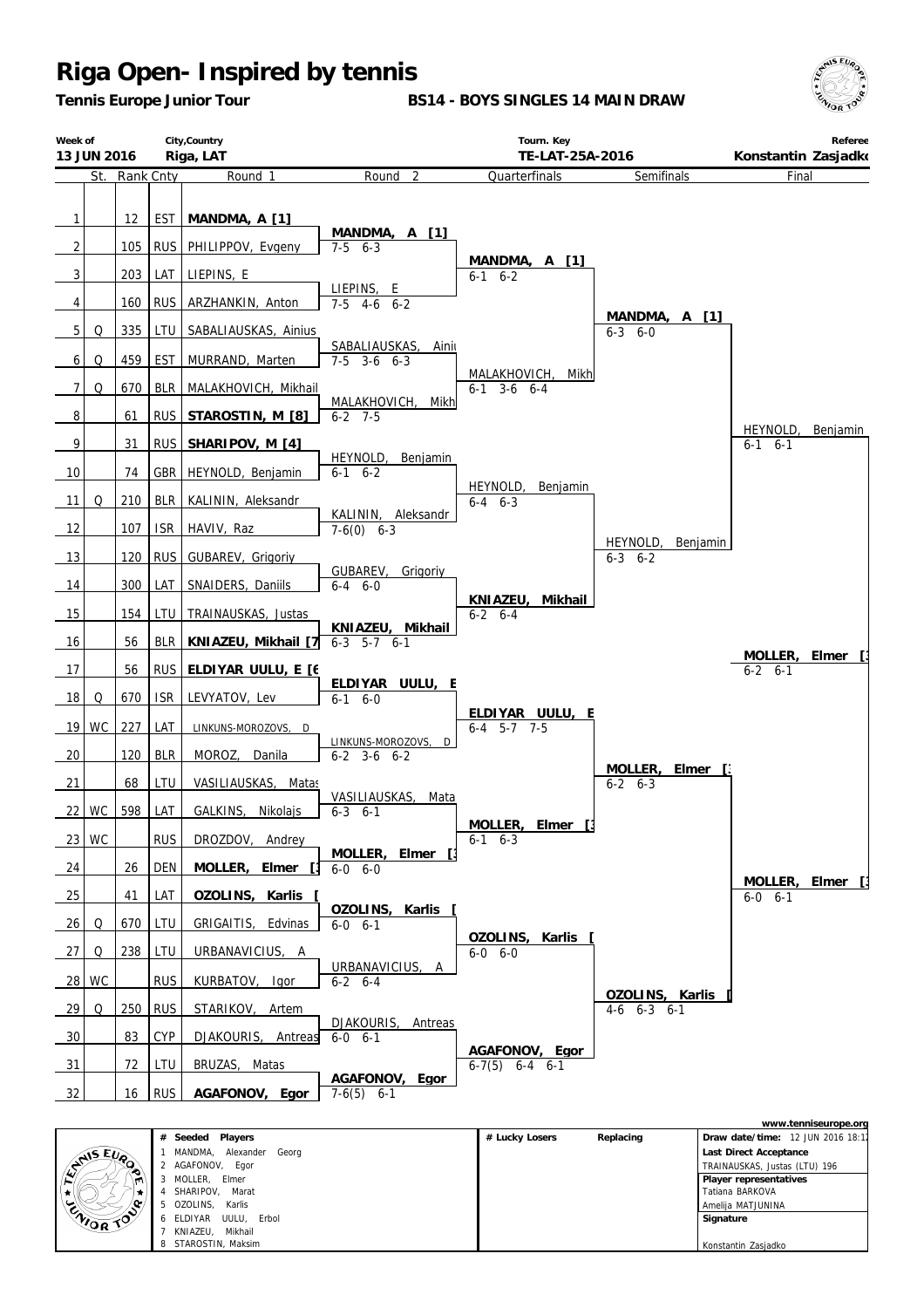*Tennis Europe Junior Tour*

**GS14 - GIRLS SINGLES 14 MAIN DRAW**





|          |                         |                |           |                                   | WWW.termisedi.upc.uru |
|----------|-------------------------|----------------|-----------|-----------------------------------|-----------------------|
|          | # Seeded Players        | # Lucky Losers | Replacing | Draw date/time: 12 JUN 2016 18:11 |                       |
| CANS EVA | KANAPATSKAYA, Viktoriya |                |           | Last Direct Acceptance            |                       |
|          | KIMCHI, Shavit          |                |           | NORVAISYTE, Adelina (LTU) 356     |                       |
|          | KOLODYNSKA, Jana        |                |           | Player representatives            |                       |
| ENIOR TO | SHUSHARINA, Maria       |                |           | Tatiana BARKOVA                   |                       |
|          | BRICH, Ksenia           |                |           | Amelija MATJUNINA                 |                       |
|          | 6 AVETISYAN, Yeva       |                |           | Signature                         |                       |
|          | PETROVSKAIA, Vladislava |                |           |                                   |                       |
|          | BRICH, Sofi             |                |           | Konstantin Zasjadko               |                       |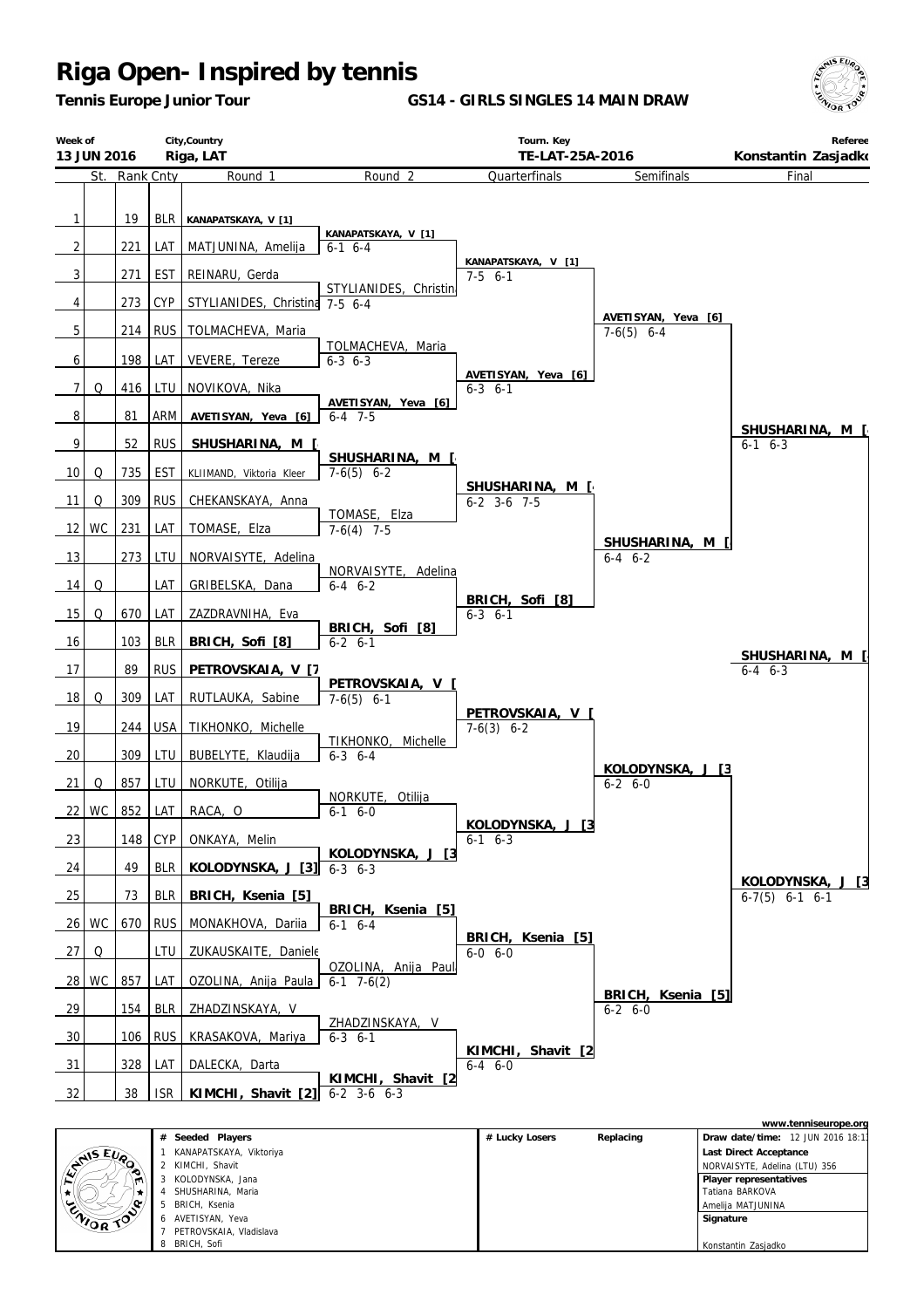*Tennis Europe Junior Tour*

**BD14 - BOYS DOUBLES 14 MAIN DRAW**



| Week of<br>13 JUN 2016 | City, Country<br>Riga, LAT |                          |                                                                        | Tourn. Key<br>TE-LAT-25A-2016<br>Konstantin Zasjadko       |                                                             |                                          |  |
|------------------------|----------------------------|--------------------------|------------------------------------------------------------------------|------------------------------------------------------------|-------------------------------------------------------------|------------------------------------------|--|
|                        | St. Rank Cnty              |                          | Round 1                                                                | Quarterfinals                                              | Semifinals                                                  | Final                                    |  |
| $\mathbf{1}$           | 26<br>31                   |                          | DEN   MOLLER, Elmer [1]<br>RUS   SHARIPOV, Marat                       | MOLLER, Elmer [1]                                          |                                                             |                                          |  |
| $\overline{2}$         |                            |                          | Bye                                                                    | SHARIPOV, Marat                                            |                                                             |                                          |  |
| 3                      | 250                        | <b>RUS</b>               | RUS ROMANCHENKO, Rostislav<br>STARIKOV, Artem                          | GALKINS, Nikolajs                                          | MOLLER, Elmer [1]<br>SHARIPOV, Marat<br>$6-1$ 7-5           |                                          |  |
| 4                      | 598<br>107                 | LAT<br><b>ISR</b>        | GALKINS, Nikolajs<br>HAVIV, Raz                                        | HAVIV, Raz<br>$6 - 3 6 - 1$                                |                                                             | MOLLER, Elmer [1]                        |  |
| 5                      | 83<br>56                   | <b>CYP</b><br>BLR        | DJAKOURIS, Antreas [3]<br>KNIAZEU, Mikhail                             |                                                            |                                                             | SHARIPOV, Marat<br>6-4 2-6 [11-9]        |  |
| 6                      |                            |                          | Bye                                                                    | DJAKOURIS, Antreas [3]<br>KNIAZEU, Mikhail                 |                                                             |                                          |  |
| $\overline{7}$         | 120<br>61                  | <b>BLR</b><br><b>RUS</b> | MOROZ, Danila<br>STAROSTIN, Maksim                                     | KALININ, Aleksandr                                         | DJAKOURIS, Antreas [3]<br>KNIAZEU, Mikhail<br>$6 - 2 6 - 1$ |                                          |  |
| 8                      | 210<br>670                 | <b>BLR</b><br><b>BLR</b> | KALININ, Aleksandr<br>MALAKHOVICH, Mikhail                             | MALAKHOVICH, Mikhail<br>$6 - 3$ $6 - 4$                    |                                                             | MOLLER, Elmer [1]                        |  |
| 9                      | 460<br>670                 | <b>ISR</b><br><b>ISR</b> | KIMHI, Orel<br>LEVYATOV, Lev                                           |                                                            |                                                             | SHARIPOV, Marat<br>$7-6(4)$ 3-6 $[10-5]$ |  |
| <b>WC</b><br>10        | 670<br>238                 | LTU<br>LTU               | GRIGAITIS, Edvinas<br>URBANAVICIUS, Aleksandras                        | KIMHI, Orel<br>LEVYATOV, Lev<br>$3-6$ 7 $-6(4)$ [10 $-6$ ] | ELDIYAR UULU, Erbol [4]                                     |                                          |  |
| 11                     | 459<br>335                 | <b>EST</b><br>LTU        | MURRAND, Marten<br>SABALIAUSKAS, Ainius                                | ELDIYAR UULU, Erbol [4]                                    | GUBAREV, Grigoriy<br>$6 - 3$ $6 - 1$                        |                                          |  |
| 12                     | 56                         |                          | RUS ELDIYAR UULU, Erbol $[4]$ 6-4 7-5<br>120   RUS   GUBAREV, Grigoriy | <b>GUBAREV, Grigoriv</b>                                   |                                                             | HEYNOLD, Benjamin [2]                    |  |
| 13                     |                            | rus.                     | 160   RUS   ARZHANKIN, Anton<br>DROZDOV, Andrey                        | LIEPINS, Edvards Teodors                                   |                                                             | MANDMA, A<br>$6 - 3$ $6 - 1$             |  |
| 14                     | 300 l                      | 203   LAT<br>LAT         | LIEPINS, Edvards Teodors<br>SNAIDERS, Daniils                          | SNAIDERS, Daniils<br>$7-6(4)$ 4-6 [10-3]                   | HEYNOLD, Benjamin [2]                                       |                                          |  |
| 15                     |                            |                          | <b>Bye</b>                                                             | HEYNOLD, Benjamin [2]                                      | MANDMA, A<br>$6 - 3$ $6 - 3$                                |                                          |  |
| 16                     | 74<br>12                   |                          | GBR   HEYNOLD, Benjamin [2]<br>EST MANDMA, A                           | MANDMA, A                                                  |                                                             |                                          |  |

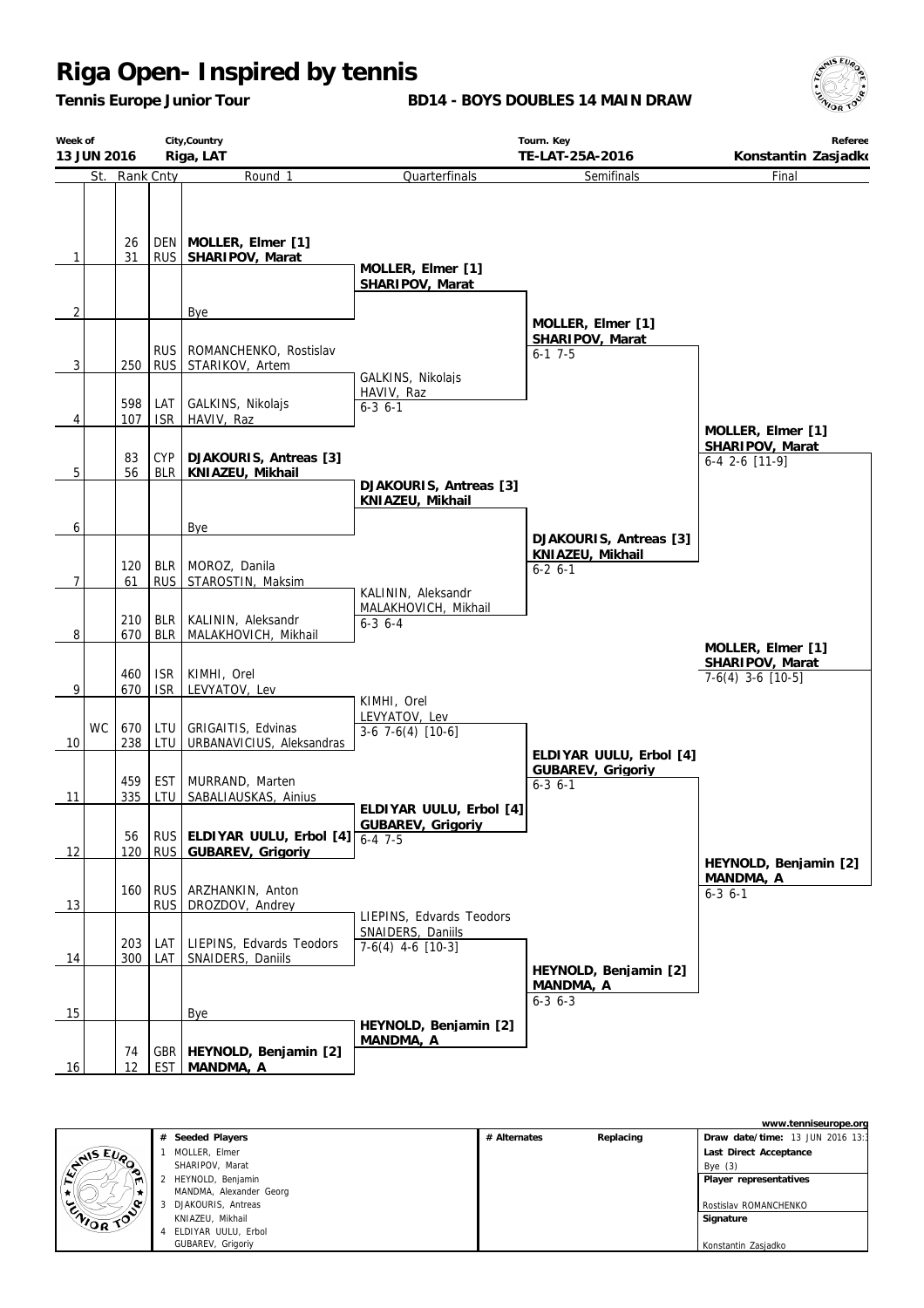*Tennis Europe Junior Tour*

**GD14 - GIRLS DOUBLES 14 MAIN DRAW**



| Week of        | City, Country<br>Riga, LAT<br>13 JUN 2016 |               | Tourn. Key<br>TE-LAT-25A-2016 |                                                              |                                                                  | Referee<br>Konstantin Zasjadko                                   |                                                                        |
|----------------|-------------------------------------------|---------------|-------------------------------|--------------------------------------------------------------|------------------------------------------------------------------|------------------------------------------------------------------|------------------------------------------------------------------------|
|                |                                           | St. Rank Cnty |                               | Round <sub>1</sub>                                           | Quarterfinals                                                    | Semifinals                                                       | Final                                                                  |
| $\mathbf{1}$   |                                           | 19<br>52      | BLR  <br><b>RUS</b>           | KANAPATSKAYA, V [1]<br>SHUSHARINA, Maria                     | KANAPATSKAYA, V [1]<br>SHUSHARINA, Maria                         |                                                                  |                                                                        |
| $\overline{2}$ |                                           |               |                               | Bye                                                          |                                                                  |                                                                  |                                                                        |
| 3              |                                           | 309<br>214    | <b>RUS</b><br><b>RUS</b>      | CHEKANSKAYA, Anna<br>TOLMACHEVA, Maria                       | CHEKANSKAYA, Anna                                                | CHEKANSKAYA, Anna<br>TOLMACHEVA, Maria<br>$6-2$ 2-6 [10-7]       |                                                                        |
|                |                                           |               | LAT                           | KALNINA, Leticija                                            | TOLMACHEVA, Maria                                                |                                                                  |                                                                        |
| 4              |                                           |               | LAT                           | TRASTASENKOVA, Arina                                         | $6 - 0 6 - 0$                                                    |                                                                  |                                                                        |
| 5              |                                           | 38<br>244     | <b>ISR</b><br><b>USA</b>      | KIMCHI, Shavit [4]<br>TIKHONKO, Michelle                     |                                                                  |                                                                  | CHEKANSKAYA, Anna<br>TOLMACHEVA, Maria<br>$6 - 26 - 4$                 |
| 6              |                                           |               | LAT<br>LAT                    | GOLDMANE, Liva<br>PLIKSA, Laura                              | KIMCHI, Shavit [4]<br>TIKHONKO, Michelle<br>$6 - 0 6 - 0$        |                                                                  |                                                                        |
| $\overline{7}$ |                                           | 857<br>852    | LAT<br>LAT                    | OZOLINA, Anija Paula<br>RACA, Odrija Aleksandra              |                                                                  | KIMCHI, Shavit [4]<br>TIKHONKO, Michelle<br>$6-16-1$             |                                                                        |
| 8              | WC                                        | 661           | <b>RUS</b><br><b>EST</b>      | FEDOROVA, Viktoriia<br>KALAMAE, Kadri                        | OZOLINA, Anija Paula<br>RACA, Odrija Aleksandra<br>W.O.          |                                                                  |                                                                        |
| 9              |                                           | 148<br>273    | <b>CYP</b><br><b>CYP</b>      | ONKAYA, Melin<br>STYLIANIDES, Christina                      |                                                                  |                                                                  | CHEKANSKAYA, Anna<br>TOLMACHEVA, Maria<br>$6-2$ 5-7 [11-9]             |
| 10             |                                           | 328<br>198    | LAT<br>LAT                    | DALECKA, Darta<br>VEVERE, Tereze                             | ONKAYA, Melin<br>STYLIANIDES, Christina<br>$6 - 27 - 5$          |                                                                  |                                                                        |
| 11             |                                           | 309           | RUS  <br>LAT                  | BARKOVA, Tatiana<br>RUTLAUKA, Sabine                         |                                                                  | KRASAKOVA, Mariya [3]<br>PETROVSKAIA, Vladislava<br>$7-6(3)$ 6-2 |                                                                        |
| 12             |                                           | 106<br>89     |                               | RUS   KRASAKOVA, Mariya [3]<br>RUS   PETROVSKAIA, Vladislava | KRASAKOVA, Mariya [3]<br>PETROVSKAIA, Vladislava<br>$6 - 46 - 0$ |                                                                  |                                                                        |
| 13             |                                           | 273<br>416    | LTU<br>LTU                    | NORVAISYTE, Adelina<br>NOVIKOVA, Nika                        |                                                                  |                                                                  | KRASAKOVA, Mariya [3]<br>PETROVSKAIA, Vladislava<br>$7-56-7(2)$ [10-3] |
| 14             |                                           |               | LAT<br>LAT                    | FEDOROVA, Anna Marija<br>SAGEJEVA, Jekaterina                | NORVAISYTE, Adelina<br>NOVIKOVA, Nika<br>$6-16-2$                |                                                                  |                                                                        |
| 15             |                                           | 309<br>221    | LTU<br>LAT                    | BUBELYTE, Klaudija<br>MATJUNINA, Amelija                     |                                                                  | AVETISYAN, Yeva [2]<br>KOLODYNSKA, Jana<br>$6 - 26 - 0$          |                                                                        |
| 16             |                                           | 81<br>49      |                               | ARM   AVETISYAN, Yeva [2]<br>BLR KOLODYNSKA, Jana            | AVETISYAN, Yeva [2]<br>KOLODYNSKA, Jana<br>$6-7(5)$ 6-4 [10-5]   |                                                                  |                                                                        |

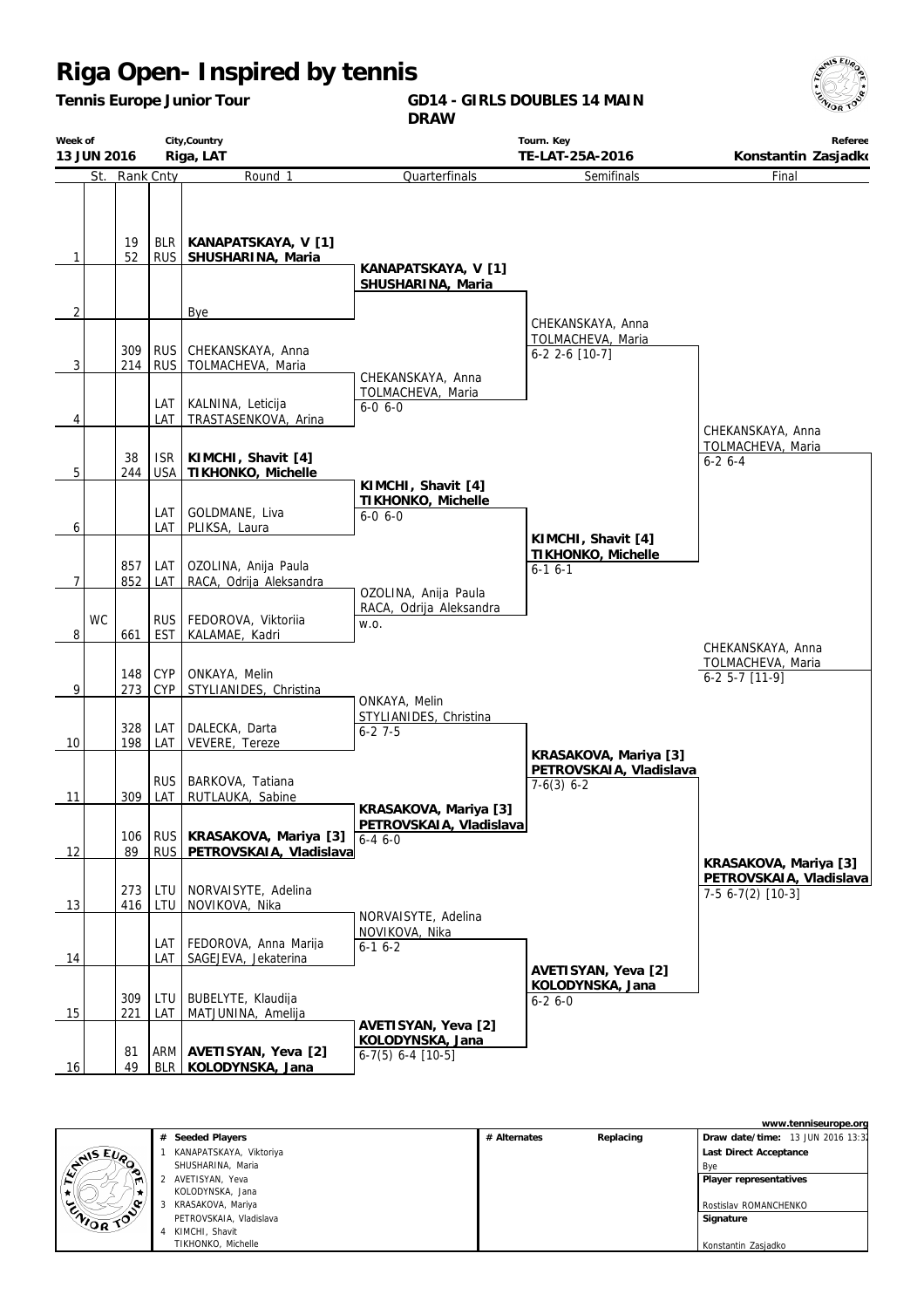*Tennis Europe Junior Tour*

#### **BS14 - BOYS SINGLES 14 QUALIFYING**



 **Player representatives** Deniela KONSTANTINOVA Tsimafei KUKSAU  **Signature**

Konstantin Zasjadko

| Week of<br>13 JUN 2016             |               |                          | City, Country<br>Riga, LAT                                    |                                                 |              | Tourn. Key<br>TE-LAT-25A-2016      | Referee<br>Konstantin Zasjadko      |
|------------------------------------|---------------|--------------------------|---------------------------------------------------------------|-------------------------------------------------|--------------|------------------------------------|-------------------------------------|
|                                    | St. Rank Cnty |                          | Round 1                                                       | Round <sub>2</sub>                              |              | Finals                             | Qualifiers                          |
| $\mathbf{1}$                       | 210           | BLR                      | KALININ, Aleksandr [1]                                        | KALININ, Aleksandr [1]                          |              |                                    |                                     |
| $\overline{c}$                     |               |                          | <b>B</b> ve                                                   |                                                 |              | KALININ, Aleksandr [1]             |                                     |
| $\overline{3}$                     |               | LAT                      | SNEPSTS, Edvards                                              | SNEPSTS, Edvards                                |              | $6 - 0 6 - 1$                      |                                     |
| $\overline{4}$<br>5                |               |                          | Bye<br>Bye                                                    |                                                 |              |                                    | KALININ, Aleksandr [1]              |
| $\overline{6}$                     |               | <b>RUS</b>               | ROMANCHENKO, Rostislav                                        | ROMANCHENKO, Rostislav                          |              |                                    | $6-3$ $6-4$                         |
| 7                                  |               |                          | Bye                                                           |                                                 |              | ROMANCHENKO, Rostislav             |                                     |
| $\overline{8}$                     |               | LTU                      | PETRUSENKO, Nikita                                            | PETRUSENKO, Nikita                              |              | $6-3$ 7-6(2)                       |                                     |
| 9                                  | 238           | LTU I                    | URBANAVICIUS, A [2]                                           | URBANAVICIUS, A [2]                             |              |                                    |                                     |
| $\overline{10}$                    |               | <b>RUS</b>               | Bye<br>CHIRKAEV, Andrew                                       |                                                 |              | URBANAVICIUS, A [2]                |                                     |
| 11<br>$\overline{12}$              |               |                          | Bye                                                           | CHIRKAEV, Andrew                                |              | $6 - 2 6 - 1$                      |                                     |
| 13                                 |               |                          | Bye                                                           |                                                 |              |                                    | URBANAVICIUS, A [2]                 |
| 14                                 |               | LAT                      | TRIFANOVS, Ivans                                              | TRIFANOVS, Ivans                                |              | TRIFANOVS, Ivans                   | $6 - 4$ $6 - 1$                     |
| $\overline{15}$                    |               |                          | Bye                                                           | PUHK, Robert                                    |              | $6-4$ $6-1$                        |                                     |
| 16<br>17                           | 250           | <b>EST</b><br><b>RUS</b> | PUHK, Robert                                                  |                                                 |              |                                    |                                     |
| $\overline{18}$                    |               |                          | STARIKOV, Artem [3]<br>Bye                                    | STARIKOV, Artem [3]                             |              |                                    |                                     |
| 19                                 |               | LAT                      | UGLOVS, Martins                                               |                                                 |              | STARIKOV, Artem [3]                |                                     |
| $\overline{20}$                    |               |                          | Bye                                                           | UGLOVS, Martins                                 |              | $6-1$ $6-2$                        | STARIKOV, Artem [3]                 |
| 21                                 |               |                          | Bye                                                           | SAUCIUNAS, Vilius                               |              |                                    | $7-6(4)$ 6-2                        |
| 22                                 |               | <b>LTU</b>               | SAUCIUNAS, Vilius                                             |                                                 |              | SAUCIUNAS, Vilius                  |                                     |
| $\overline{23}$                    |               | LAT                      | Bye<br>ZUKOVS, Daniils                                        | ZUKOVS, Daniils                                 |              | $6 - 3$ $6 - 3$                    |                                     |
| 24<br>$\overline{25}$              | 335           | LTU                      | SABALIAUSKAS, Ainius [4]                                      |                                                 |              |                                    |                                     |
| 26                                 |               |                          | Bye                                                           | SABALIAUSKAS, Ainius [4]                        |              |                                    |                                     |
| 27                                 |               | LAT                      | ALKSNIS,<br>Davis                                             | ALKSNIS, Davis                                  |              | SABALIAUSKAS, Ainius [4]           |                                     |
| $\overline{28}$                    |               |                          | Bye                                                           |                                                 |              | $6-1$ $6-1$                        | SABALIAUSKAS, Ainius [4]            |
| 29                                 |               |                          | Bye                                                           | ZABABURIN, Damir                                |              |                                    | $6 - 3$ $6 - 2$                     |
| $\overline{30}$<br>31              |               | <b>BLR</b>               | ZABABURIN,<br>Damir<br>Bye                                    |                                                 |              | ZABABURIN, Damir                   |                                     |
| $\overline{32}$                    |               | <b>EST</b>               | ARNOVER, Joonas                                               | ARNOVER, Joonas                                 |              | $6 - 3 6 - 0$                      |                                     |
| 33                                 | 361           | LTU                      | BISKAUSKIS, Ugnius                                            | BISKAUSKIS, Ugnius [5                           |              |                                    |                                     |
| 34                                 |               |                          | Bye                                                           |                                                 |              | BISKAUSKIS, Ugnius [5              |                                     |
| $\overline{35}$                    |               | <b>RUS</b>               | BARBARIN, Evgenii                                             | BARBARIN, Evgenii                               |              | $6 - 2 6 - 1$                      |                                     |
| $\overline{36}$<br>$\overline{37}$ |               |                          | Bye<br>Bye                                                    |                                                 |              |                                    | MALAKHOVICH, M [10]                 |
| $\overline{38}$                    |               | LAT                      | <b>Maris</b><br>LOCS,                                         | LOCS, Maris                                     |              |                                    | $6-4$ 7 $-6(4)$                     |
| 39                                 |               |                          | Bye                                                           |                                                 |              | MALAKHOVICH, M [10]<br>$6-1$ $6-1$ |                                     |
| 40                                 | 670           | <b>BLR</b>               | $\overline{10}$<br>MALAKHOVICH,<br>M                          | MALAKHOVICH, M [10]                             |              |                                    |                                     |
| 41                                 | 459           | EST                      | MURRAND,<br>Marten<br>[6]                                     | MURRAND, Marten [6]                             |              |                                    |                                     |
| 42<br>43                           |               | <b>RUS</b>               | Bve<br>TYAGUNOV,<br>Oleg                                      |                                                 |              | MURRAND, Marten [6]                |                                     |
| 44                                 |               |                          | Bye                                                           | TYAGUNOV, Oleg                                  |              | $6-4$ $4-6$ $6-3$                  |                                     |
| $\overline{45}$                    |               |                          | Bye                                                           |                                                 |              |                                    | MURRAND, Marten [6]                 |
| 46                                 |               | LAT                      | STENDERS,<br>Karlis                                           | STENDERS, Karlis                                |              | VAITIEKUNAS, Pijus [1]             | $0-6$ 6-4 6-3                       |
| 47                                 |               |                          | Bye                                                           | VAITIEKUNAS, Pijus [1]                          |              | $6-1$ $6-2$                        |                                     |
| 48<br>49                           | 905<br>460    | LTU<br>ISR.              | VAITIEKUNAS,<br>Pijus<br>$\lceil 1 \rceil$<br>KIMHI, Orel [7] |                                                 |              |                                    |                                     |
| $\overline{50}$                    |               |                          | Bye                                                           | KIMHI, Orel [7]                                 |              |                                    |                                     |
| 51 WC                              |               | LAT                      | VEBERIS,<br>Karlis                                            |                                                 |              | KIMHI, Orel [7]                    |                                     |
| 52                                 |               |                          | Bye                                                           | VEBERIS, Karlis                                 |              | $6 - 0 6 - 0$                      | GRIGAITIS, Edvinas [9]              |
| 53                                 |               |                          | Bye                                                           | RABEKO,<br>Daniel Bhekiwe                       |              |                                    | $6-0$ $6-7(5)$ $6-3$                |
| 54                                 |               | <b>EST</b>               | Daniel Bhekiwe<br>RABEKO,                                     |                                                 |              | GRIGAITIS, Edvinas [9]             |                                     |
| $\overline{55}$<br>56              | 670           | LTU                      | Bye<br>GRIGAITIS, Edvinas [9]                                 | GRIGAITIS, Edvinas [9]                          |              | $7-6(3)$ 6-1                       |                                     |
| 57                                 | 598           | LAT                      | LUKJANSKIJ, Valentin                                          |                                                 |              |                                    |                                     |
| 58                                 |               |                          | Bye                                                           | LUKJANSKIJ, Valentin                            |              | LUKJANSKIJ, Valentin               |                                     |
| 59                                 |               | EST                      | TORIM,<br>Gregory                                             | KUKSAU, Tsimafei                                |              | $6-1$ $6-3$                        |                                     |
| 60                                 |               | <b>BLR</b>               | KUKSAU, Tsimafei                                              | $0-6$ 6-0 6-4                                   |              |                                    | LEVYATOV, Lev [11]                  |
| 61<br>62                           |               | <b>RUS</b>               | Bye<br>OVECHKIN,<br>Ivan                                      | OVECHKIN, Ivan                                  |              |                                    | $7-5$ 6-4                           |
| 63                                 |               |                          | Bye                                                           |                                                 |              | LEVYATOV, Lev [11]                 |                                     |
| 64                                 | 670           | <b>ISR</b>               | $[11]$<br>LEVYATOV,<br>Lev                                    | LEVYATOV, Lev [11]                              |              | $6-3$ 3-6 $6-4$                    |                                     |
|                                    |               |                          |                                                               |                                                 |              |                                    |                                     |
|                                    |               |                          | $#$ Seeded Players                                            |                                                 | # Alternates | Replacing                          | Draw date/time: 10 JUN 2016 18:32   |
| <b>AIS EVA</b>                     |               |                          | 1 KALININ, Aleksandr<br>2 URBANAVICIUS, Aleksandras           | 9 GRIGAITIS, Edvinas<br>10 MALAKHOVICH, Mikhail |              |                                    | Last Direct Acceptance<br>Byes (15) |

 STARIKOV, Artem SABALIAUSKAS, Ainius BISKAUSKIS, Ugnius MURRAND, Marten KIMHI, Orel LUKJANSKIJ, Valentin

ENORTO S

11 LEVYATOV, Lev 12 VAITIEKUNAS, Pijus